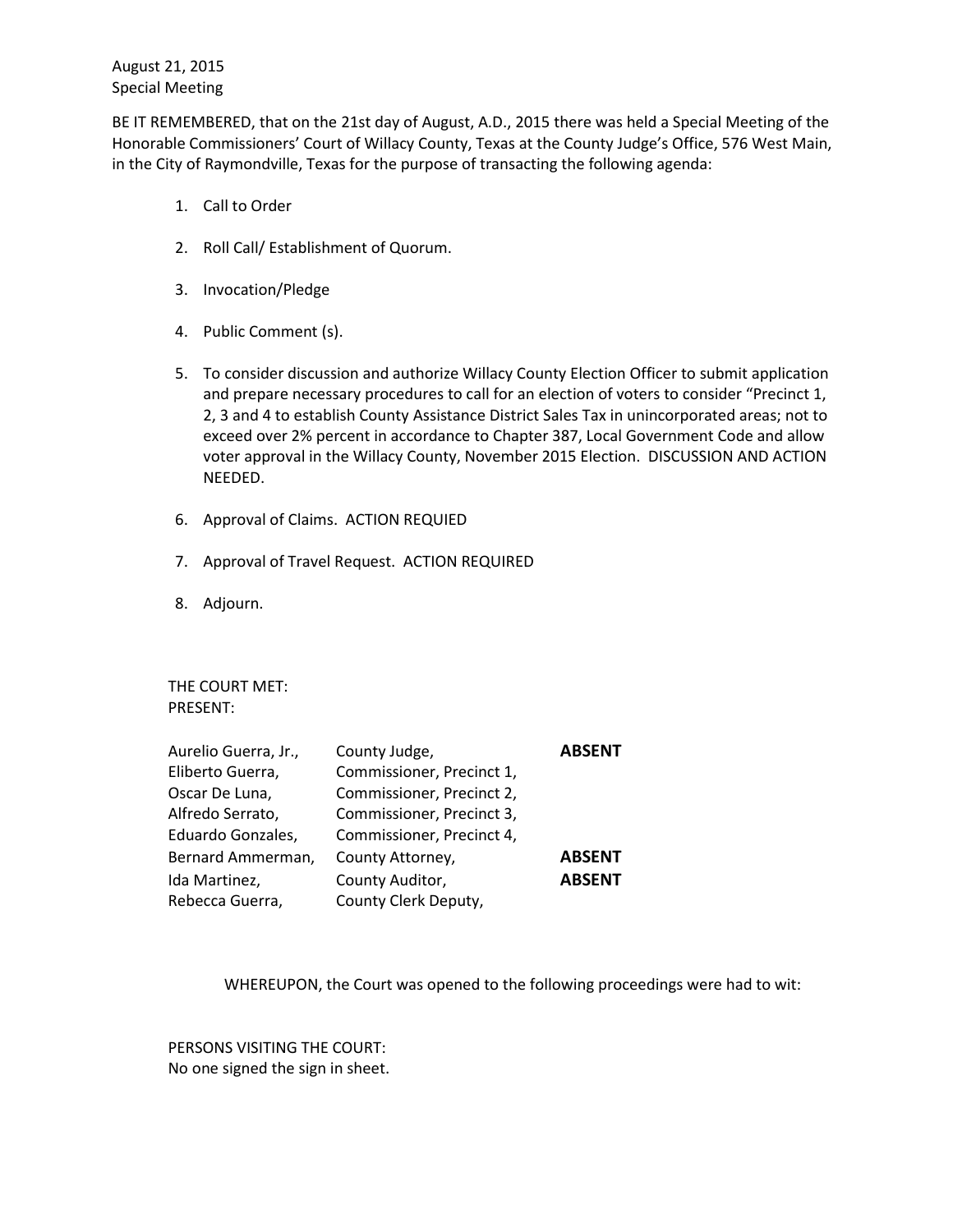August 21, 2015 Special Meeting

- 1. Call to Order Presiding Chairman Commissioner Eliberto Guerra
- 2. Roll Call/Establishment of Quorum County Judge, Aurelio Guerra, Jr. **ABSENT**
- 3. Pledge Commissioner Serrato Invocation Commissioner Gonzales
- 4. Public Comment(s) None

Agenda # 5 IN REGARDS TO CONSIDER DISCUSSION AND AUTHORIZE WILLACY COUNTY ELECTION OFFICER TO SUBMIT APPLICATION AND PREPARE NECESSARY PROCEDURES TO CALL FOR AN ELECTION OF VOTERS TO CONSIDER "PRECINCT 1, 2, 3 AND 4 TO ESTABLISH COUNTY ASSISTANCE DISTRICT SALES TAX IN UNINCORPORATED AREAS; NOT TO EXCEED OVER 2% PERCENT IN ACCORDANCE TO CHAPTER 387, LOCAL GOVERNMENT CODE AND ALLOW VOTER APPROVAL IN THE WILLACY COUNTY, NOVEMBER 2015 ELECTION

Motion was made by Commissioner Gonzales, seconded by Commissioner Serrato for approval to authorize Willacy County Election Officer to submit application and prepare necessary procedures to call for an election of voters to consider "Precinct 1, 2, 3 and 4 to establish County Assistance District Sales Tax in unincorporated areas; not to exceed over 2% percent in accordance to Chapter 387, Local Government Code and allow voter approval in the Willacy County, November 2015 Election. Motion was put before the Court by the Presiding Chairman. Presiding Chairman Guerra, Commissioners De Luna, Serrato and Gonzales voting AYE. NAYS NONE. Motion was declared carried.

Agenda # 6 IN REGARDS TO APPROVAL OF CLAIMS

As per the Presiding Chairman Guerra, move to item number 8.